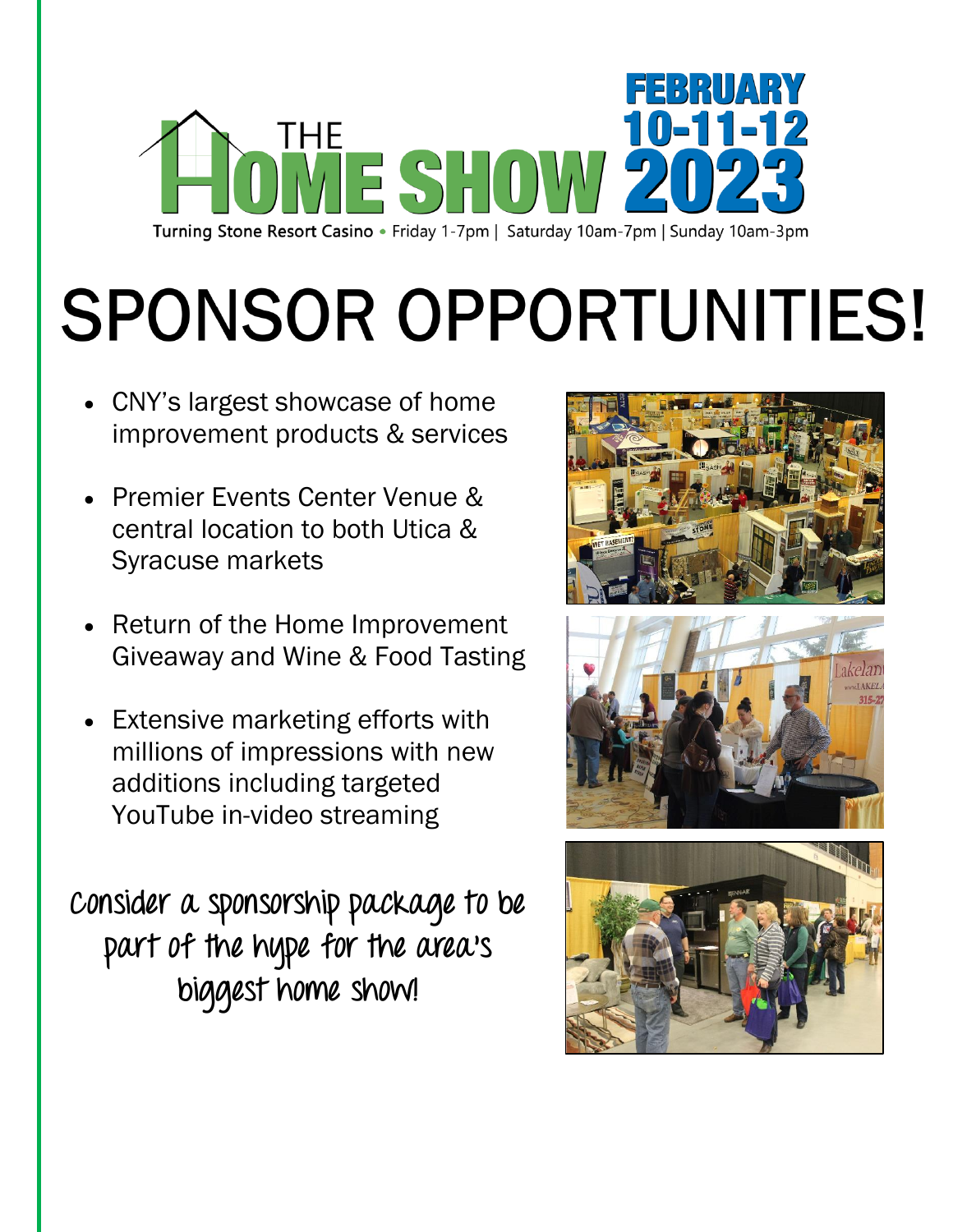

# PRESENTING SPONSOR - \$15,000

#### "(Company Name)" presents The Home Show" ONE EXCLUSIVE OPPORTUNITY

- Marketing: Full company and logo recognition in *ALL marketing and advertising efforts*
- TV Appearance: Company representative in TV commercial
- TV Remote: Opportunities for interviews at event as available
- Show Floor Display: Prime location, 20x10 End Cap
- Displays: Multiple drop box locations
- Show Event Guide: Ad space / logo placement
- Media Mentions: Mentions on media interviews
- Logo Promotion: Logo on all materials, emails, social media and web
- Database Access: Full show attendee contact list with targeted leads
- 200 Complimentary Tickets (\$2,000 value)
- Flyer and Bag Distribution at Entry to Show with staff to put flyer & bag into hands of ALL attendees
- Banners in Event Center and Atrium
- Special PA announcements throughout show weekend
- FULLY FEATURED IN ALL TURNING STONE RESORT & CASINO EVENT PROMOTION

#### **BONUS SPONSOR PERKS!**

- Social Media Promotion & Ticket Giveaway: Campaign to push attendees to sponsor location & website/social pages
- Coupon Exclusivity: Only sponsor to be featured on Online Coupon
- **Postcard Exclusivity: Only sponsor to be featured on Direct Mail Postcard**
- Featured Blogs: Financial tips or blog content on homeshowatturningstone.com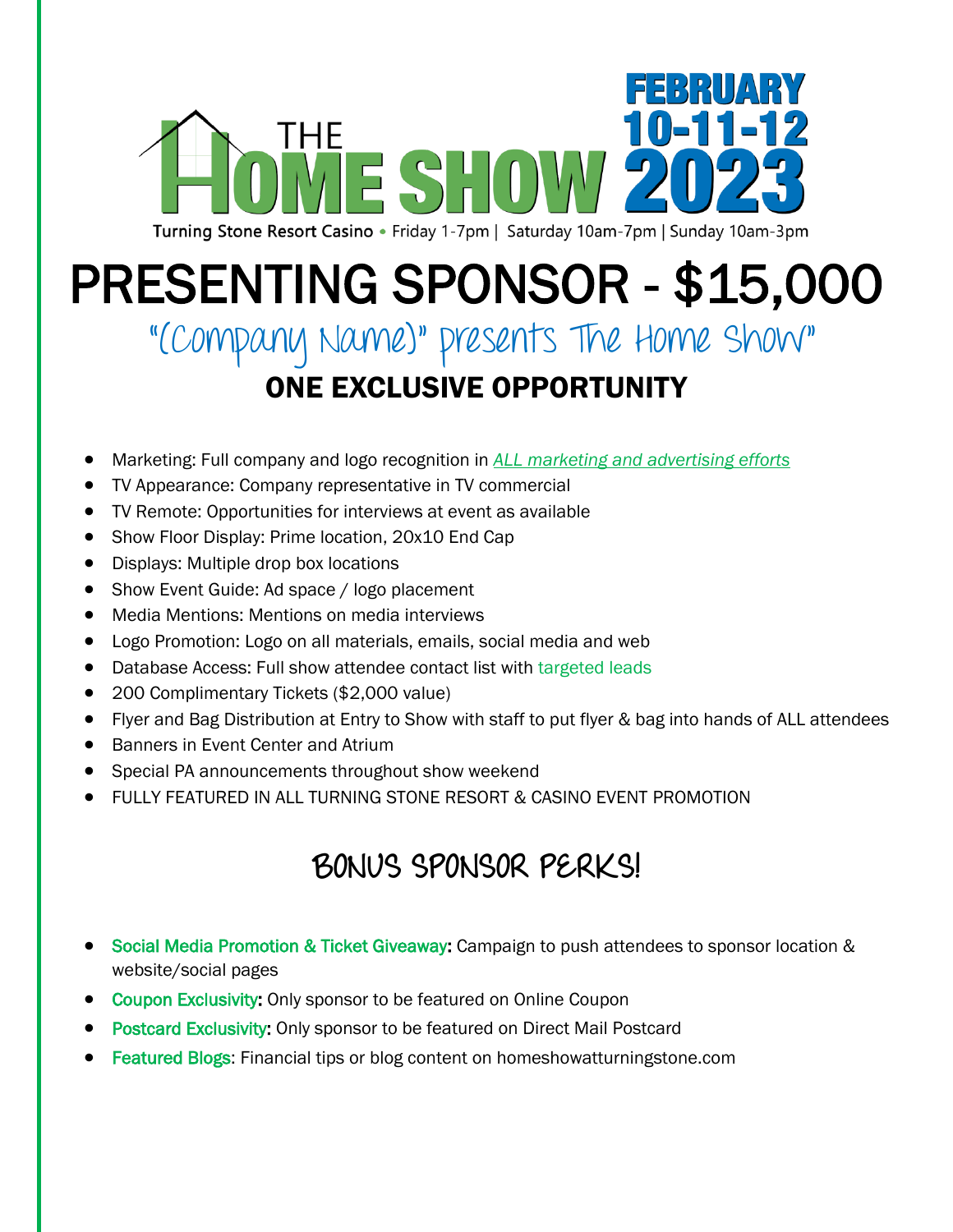

Turning Stone Resort Casino • Friday 1-7pm | Saturday 10am-7pm | Sunday 10am-3pm

#### MARKETING PLAN

TV (Target demographic age 35-64)

- :30 commercials in the greater Utica area (1,456,100 impressions) and greater Syracuse area (3,021,000 impressions) - week prior
- Mention in promotional segment on CNY's Open House Utica area TV show

Radio (Target demographic age 35-64)

- :60 commercials, interviews and/or live reads on major stations in greater Utica and greater Syracuse area during prime listening hours – week prior
- On-air interview in Utica as available

#### Internet

- Google Ads
- Banner Ads wktv.com, cnycentral.com, uticaod.com, syracuse.com or similar medias (495,000 impressions)
- [homeshowatturningstone.com](http://www.homeshowatturningstone.com/) web listing with URL link
- Email blasts: promotion to 15,000+, 300,000 impressions
- Paid and organic social media network promotion featuring Facebook posts [\(fb.com/homeshowatturningstone\)](http://www.facebook.com/homeshowatturningstone) and video ads

Placement in Community Calendars: Submitted to 14+ area news outlets

Billboards: in Utica and Syracuse areas– week prior

Grassroots promotion: Printed posters and flyers distributed locally and through vendors

Text Message Marketing

Turning Stone Resort & Casino Promotion:

- Featured listing on turningstone.com
- Logo and listing on mailed publications for events
- Event poster on Janus digital poster boards throughout Resort & Casino
- Ad in the Players Choice that is directly mailed monthly to 200,000 Diamond Card holders

#### Total Impressions: 10mil+ | Marketing Plan Value: In Excess of \$100,000